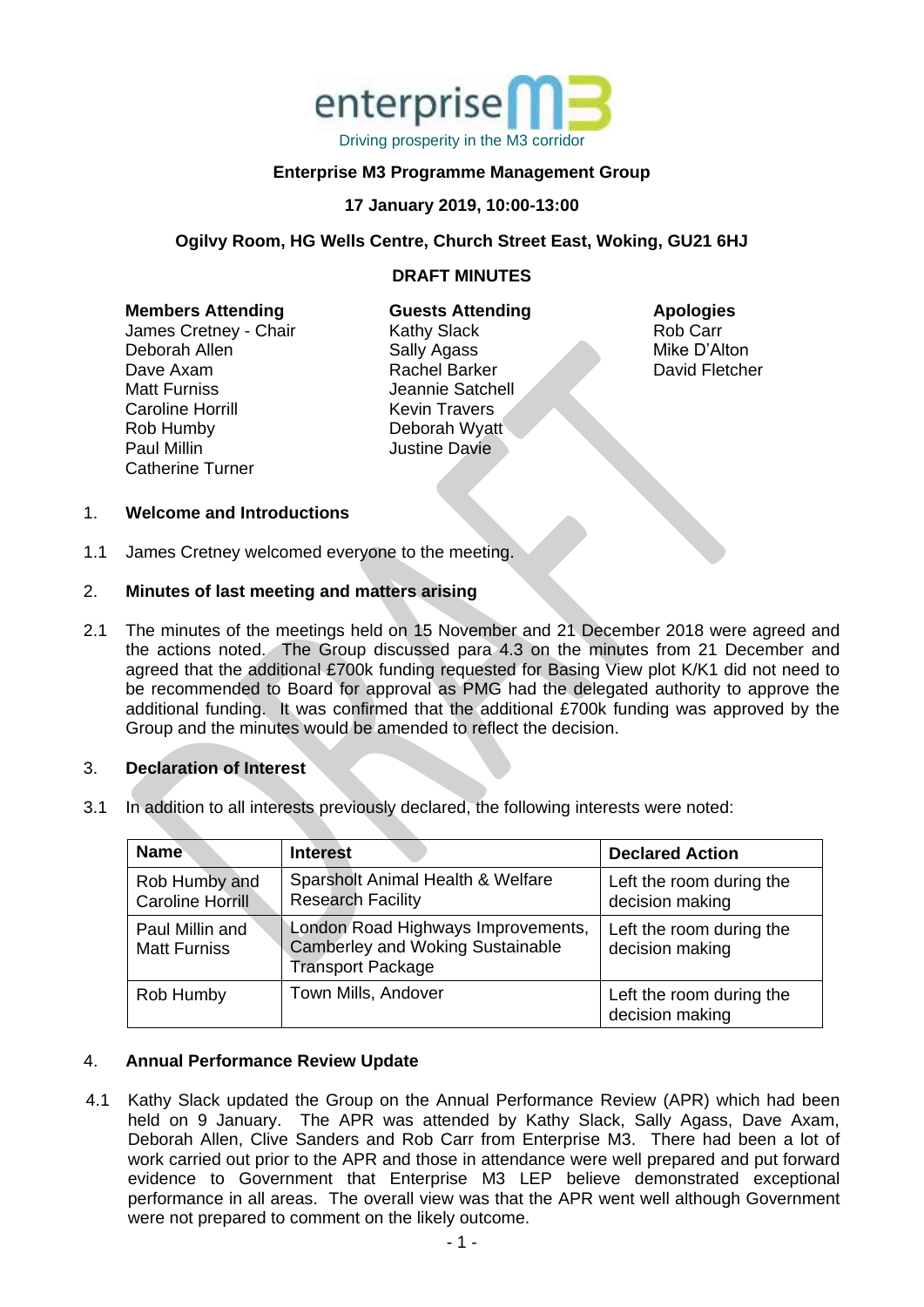## 5. **Capital Programme Update**

- 5.1 The Group received a report on the current projected expenditure at the end of Q3 and the progress with delivering the capital programme on both expenditure and outputs. There had been some delays in spend on some projects which were being addressed and measures were being put in place to ensure the predicted spend at the end of 2018/19 of 99%, which was reported at the APR, was achieved. The new prospectus was issued in December 2018 which sought projects which would closely align to the Strategic Economic Plan and emerging Local Industrial Strategy. The Group requested that future expenditure reports included an inyear RAG rating as well as showing the project status for the overall programme.
- 5.2 It was recognised that further work was required on the outputs and impact of projects. It was proposed that spot checks would be carried out on projects and AECOM would be commissioned to complete impact assessments on selected transport schemes. The Group agreed that it was essential to strengthen the outputs information to demonstrate what was being achieved.
- 5.3 At the PMG telephone conference meeting on 21 December the Elmbridge Invest for Growth project had been considered for approval and it had been requested that discussions were held with Elmbridge Borough Council to see if a £1.5m loan could be agreed rather than a grant for the project. Discussions had taken place and a 50% loan and 50% grant had been proposed by Elmbridge Borough Council. They had also agreed that Enterprise M3 could be represented on the committee to agree how the £300k per annum from the Council should be reinvested in the area.
- 5.4 The Group discussed the project and requested that a further paper be provided for consideration setting out the expenditure figures, income generated per year and the capital growth generated. It was also requested that the information on the outputs generated be provided. As the purchase of the property was dependent on the PMG decision timescales were tight therefore it was suggested that a telephone conference was arranged once the information was available.

| Action to be taken                                                                                                                                                                                     | By Whom | When              |
|--------------------------------------------------------------------------------------------------------------------------------------------------------------------------------------------------------|---------|-------------------|
| Prepare a PMG report for future meetings to show an   Rachel Barker<br>in-year RAG rating for capital spend                                                                                            |         | <b>March 2019</b> |
| Arrange a telephone conference to consider the Sally Agass<br>Elmbridge Invest for Growth project with a paper setting<br>out the expenditure figures, income generated, capital<br>growth and outputs |         | February<br>2019  |

## 6. **New Expressions of Interest**

- 6.1 The Group received a report on two new expressions of interest which had been submitted and ranked as category A projects. The Innovation South Virtual Campus project requested £490k of grant funding to enable an online platform to be developed which would provide skills development rather than just qualifications. The project had been developed by universities, further education colleges and had received endorsement from businesses. The project would be delivered across all of the colleges in the Enterprise M3 area using their facilities. There was also some collaboration with colleges in a neighbouring LEP area. There was no match funding but all organisations involved would provide time in kind.
- 6.2 The Group discussed the project and although agreed that the project was on message it was unusual for Enterprise M3 to wholly fund a project. It was agreed that schemes would only be wholly funded in exceptional circumstances.
- 6.3 The Sparsholt Animal Health & Welfare Research Facility project requested £1.15m grant funding for the refurbishment of existing and building new college facilities to provide facilities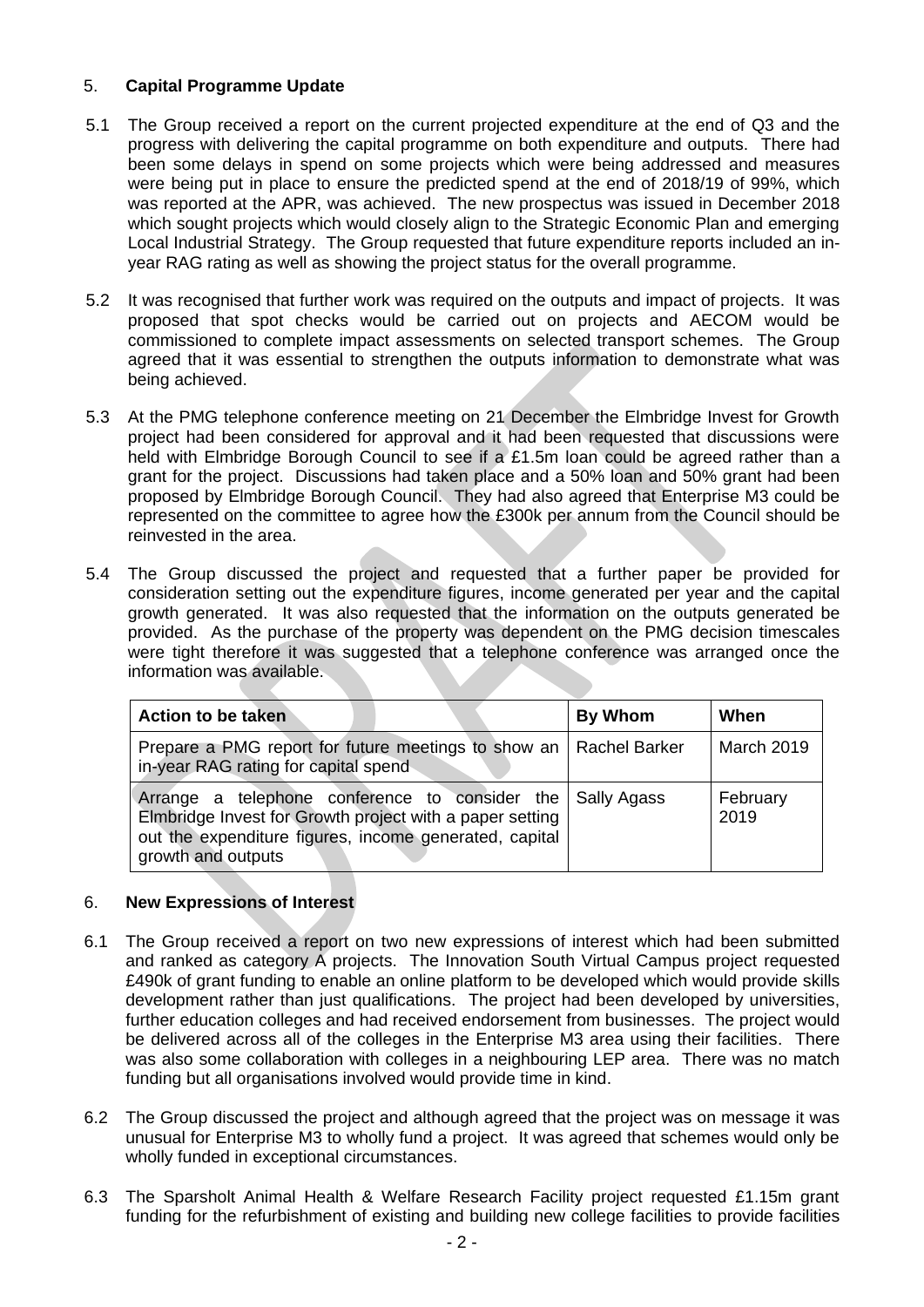to allow teaching, learning through research and optimal conditions to disseminate best practice across the animal welfare, nursing and animal welfare care sector. Sparsholt would contribute £809k match funding.

6.4 The Group agreed that both projects should proceed to due diligence but asked that Sparsholt be requested to provide further details on the number of apprentices forecast to be achieved and make clear the project's strategic fit.

| Action to be taken                                                                                                                                                                                                                    | By Whom | When |
|---------------------------------------------------------------------------------------------------------------------------------------------------------------------------------------------------------------------------------------|---------|------|
| Proceed Innovation South Virtual Campus project to   Jeannie Satchell   February<br>due diligence                                                                                                                                     |         | 2019 |
| Ask Sparsholt College to provide further details on Jeannie Satchell   February<br>apprenticeship figures and set out the strategic fit of the<br>Animal Health and Welfare Research Facility project<br>and proceed to due diligence |         | 2019 |

## 7. **EZ**<sup>3</sup> **Programme Update**

- 7.1 The Group received a report providing an update on the  $EZ<sup>3</sup>$  projects at Basing View and Longcross which were receiving Enterprise M3 capital funding. Following the report received at the meeting on 21 December PMG had approved an increase of the loan for Plot K/K1 up to £700k. Some final negotiations were still taking place however Basingstoke and Deane Borough Council would be commencing some works from mid-January. The current delay in commencement of the enabling works would impact on the timetable for the receipt of business rates income growth. A design team was being appointed to develop the Innovation Centre on Plot J which it was anticipated would allow for the marketing of a new building to potentially secure adequate pre-let contracts. A review would be carried out in 2019/20 to establish the risk of exceeding the total cost of the project. Enabling works on Plot W were nearing completion and site handover to Village Hotels was completed in November 2018 with construction completion date expected in 2020.
- 7.2 The upgrade to the existing power supply at Longcross Park was progressing and an initial contract had been signed to commence the detailed design work. A further contract was being reviewed by lawyers and expected to be ready for signing at the end January. The Discovery Building construction was due to commence but as the public realm work was not expected to be carried out until after the building construction it was unlikely that the project would achieve any spend in 2018/19. Contracts were expected to be signed at end January for the Discovery Building project. The focus for the Enterprise M3 team was to ensure contracts were signed by end January. It was proposed that a visit be arranged to the EZ sites for the Group/Board.

| <b>Action to be taken</b>                        | <b>By Whom</b>       | When       |
|--------------------------------------------------|----------------------|------------|
| Arrange for a visit to Basing View for PMG/Board | <b>Justine Davie</b> | March 2019 |

## 8. **LEP Update on Recent Developments**

8.1 Kathy Slack advised the Group that details will be provided at a future meeting on possible spend required to support businesses following the outcome of Brexit.

# 9. **Capital Projects for Consideration**

## a) **Camberley London Road Highways Improvements**

9.1 The Group received a report on London Road Highway Improvements, Camberley project which sought £3.75m grant funding to be matched by £1.25m jointly from Surrey Heath Borough Council and Surrey County Council. The project aimed to bring about significant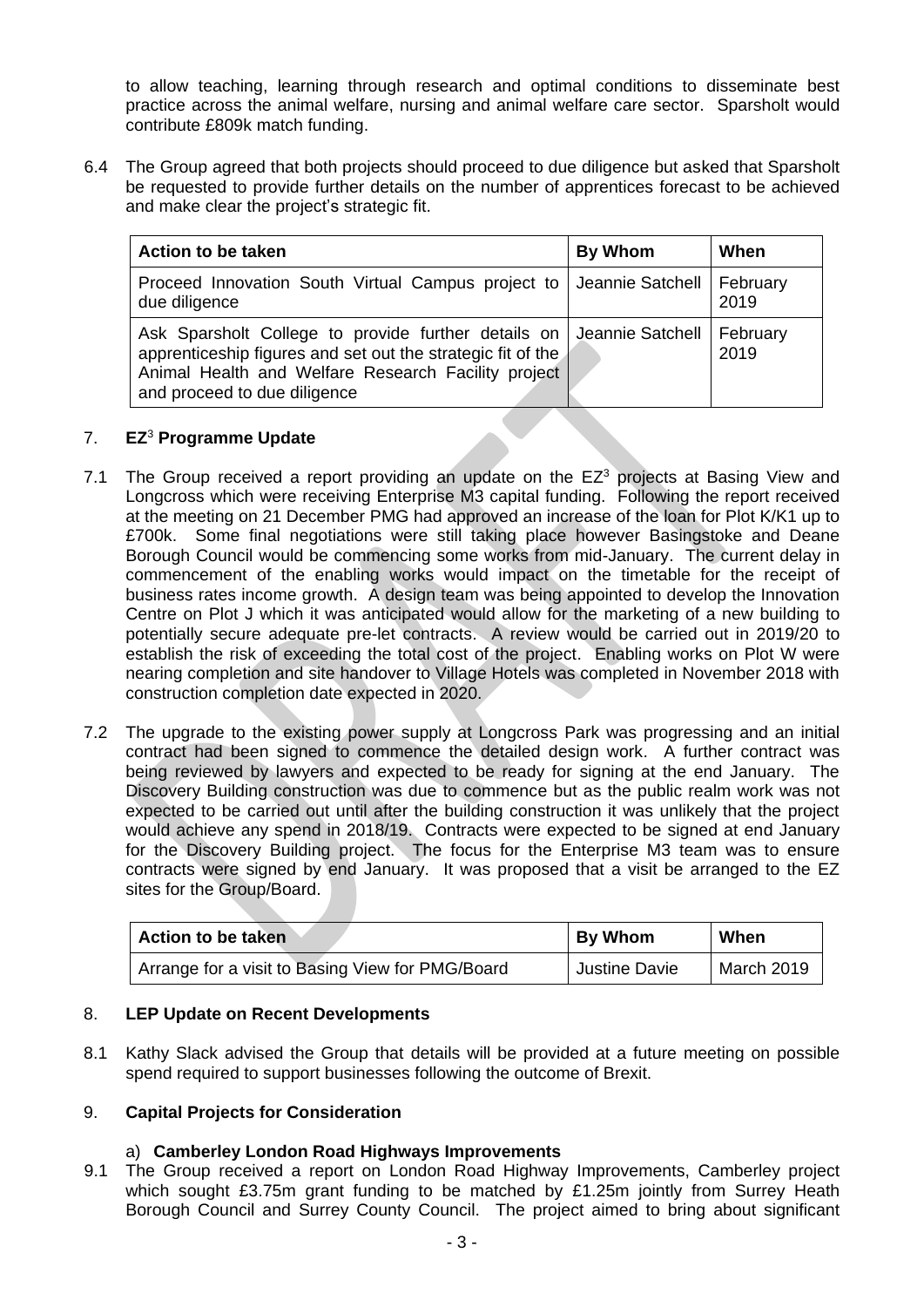transport improvements along the A30 London Road through Camberley to improve access to Camberley Town Centre and reduce traffic congestion and create the conditions for unlocking the development of the London Road Block. The project would also enhance and sustain the benefits of the improvements to The Meadows Gyratory and enhance the quality and use of public transport. The scheme would generate 15 direct jobs and 160 indirect jobs, provide approximately 8,000m<sup>2</sup> of new or redeveloped employment floorspace and bring forward 350 homes. It was also anticipated that the scheme would have a GVA contribution of £10.5m and an uplift in land values of £26.8m.

- 9.2 AECOM reviewed the business case and put forward three critical issues which needed to be addressed. Following the initial evaluation AECOM and the LEP met with Surrey County Council and Surrey Heath Borough Council to clarify the outstanding issues and a revised business case was submitted to address the issues. The revised business case demonstrated more clearly that the development opportunities offered by the London Road Block and other improvements to the town centre were being held back because of poor accessibility. Final observations from AECOM were that Surrey County Council had provided a qualitative clarification on the journey time impacts for buses. However, although there was some evidence to support the bus reliability and accessibility benefits of the scheme it was limited due to the lack of quantitative analysis. Further discussions had taken place with Stagecoach who had requested further reassurance that the scheme would not have a detrimental impact on bus service reliability. Surrey County Council had proposed to seek to maximise the time at the signals available for buses through the design process using ANPR and monitor and amend signals once the scheme was introduced. It was hoped that as a result of the suggested approach Stagecoach would provide a letter supporting the overall scheme.
- 9.3 The Group discussed the scheme and agreed that support from Stagecoach was key particularly with the match fund from Stagecoach on the Blackwater Valley Gold Grid scheme. Surrey County Council had evidenced the overall benefits to all traffic along the full stretch of the A30. It was difficult to model detailed impacts on buses accurately at this stage, without delaying the programme and increasing costs, so Surrey County Council had offered to make amendments to the scheme when operational to ensure buses were not adversely affected overall. Nevertheless, Surrey County Council would continue to work with Stagecoach to demonstrate the benefits. The Group asked that the report be revised to show what would be achieved rather than what could be achieved and data on air quality already available should be added to the report before being submitted to Board. The Group agreed to recommend to Board to approve the project but only if a letter of support was received from Stagecoach before the Board papers were distributed. The Chair would be consulted if a letter was received before the item was included on the Board agenda.

| <b>Action to be taken</b>                                                                                                                                                                                  | By Whom | When               |
|------------------------------------------------------------------------------------------------------------------------------------------------------------------------------------------------------------|---------|--------------------|
| Recommend to Board to approve the London Road   Kevin Travers<br>Highway Improvements Camberley scheme, subject to<br>a letter of support being received from Stagecoach, and<br>agreement from the Chair. |         | 24 January<br>2019 |

## b) **Woking - Sustainable Transport Package – Phase 1**

9.4 The Group received a report on the Woking Sustainable Transport Package – Phase 1 which requested a capital grant of £3m to deliver enhancements to walking, cycling and bus infrastructure to promote clean growth in Woking Borough. The initial business case for the scheme had been considered by the Group on 15 November 2018 and further detail had been requested to demonstrate the benefits of the scheme. Surrey County Council had advised that a paired down methodology had been used to assess the STP in Woking focussing on physical activity and journey quality. The improved cycle facilities and improved walking access to areas of Woking town centre would lead to an increase in physical activity, especially amongst commuters. However, it had not been possible to quantify the benefits further due to the nature of the scheme infilling missing links which would not lend itself to an accurate assessment by the suggested methodology. The Group accepted that the approach was reasonable. The refurbishment and re-use of 2,000m<sup>2</sup> of office space in Woking Town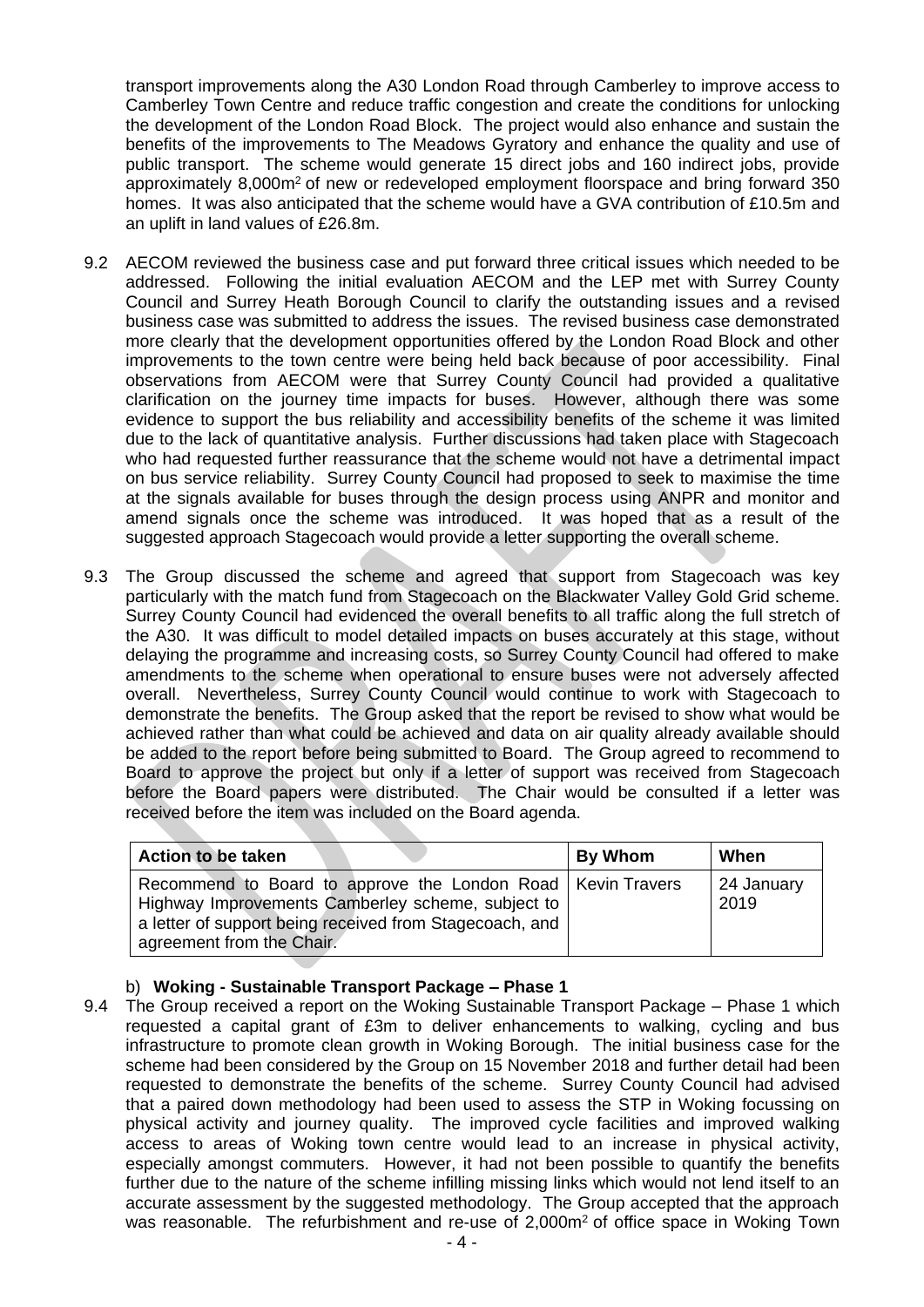Centre had been evidenced by Surrey County Council following surveys of local businesses, the extent of vacant office space in Woking and Council policies for the town centre. If there was no improvement to accessibility or the shortage of good quality business accommodation, existing businesses could move out of Woking and inward investment would become difficult to attract. The introduction of the measures would send an important message to businesses and the property sector and raise investor confidence. The 2,000m<sup>2</sup> claimed as an output for the project represented 6.7% of the vacant office space currently available.

9.5 The Group discussed the project and in particular queried whether the 2,000m<sup>2</sup> of office space could be attributed to the project. The Group was advised, as detailed in the report, that there was further evidence available from Surrey County Council on request to demonstrate the 2,000m<sup>2</sup>. It was requested that a further paper was brought to PMG setting out the benefits more clearly prior to submission to Board. It was suggested the revised paper could be considered at the telephone conference with the Elmbridge Invest for Growth project.

| Action to be taken                                                                                            | <b>By Whom</b> | When             |
|---------------------------------------------------------------------------------------------------------------|----------------|------------------|
| Submit a revised paper to PMG clearly demonstrating   Kevin Travers<br>the benefits of the Woking STP project |                | February<br>2019 |

## c) **Town Mills, Andover**

- 9.6 The Group received details on the Town Mills, Andover project which sought grant funding of £513k with 50% match funding being provided by Test Valley Borough Council and Section 106 contributions from Hampshire County Council. The project would create a new urban park with close links to the High Street, incorporating a cycleway and footpath, remove traffic from the town centre and provide direct access to Town Mills car park from the ring road via a new junction. The scheme would not provide jobs, housing or employment space but was part of an overall package of work to deliver the Masterplan for the town centre which would result in new jobs through a growth in employment floorspace. There were some elements of the project still to be confirmed but could be addressed by the applicant prior to the final legal agreement being put in place.
- 9.7 The Group discussed the project and raised questions relating to air quality issues and the potential for digital to be included in the heritage trail as a requirement, it was confirmed that both issues would be addressed. The Group agreed to approve £513,212 grant funding for the Town Mills, Andover project.

| <b>Action to be taken</b>                            | <b>By Whom</b>      | When          |
|------------------------------------------------------|---------------------|---------------|
| Proceed the Town Mills, Andover project to contract. | <b>Kevin Traver</b> | February 2019 |

# 10. **Draft Monitoring and Evaluation Policy**

10.1 The Group noted the draft Monitoring and Evaluation Policy which had been developed following requirements set out in the Assurance Framework.

## 11. **European Programme Update**

11.1 The Group received and noted the update on the EU programme.

## 12. **Forward Programme**

12.1 The Group noted the current forward programme.

## 13. **Any Other Business**

13.1 The future Programme Management Group meetings would be held as follows: